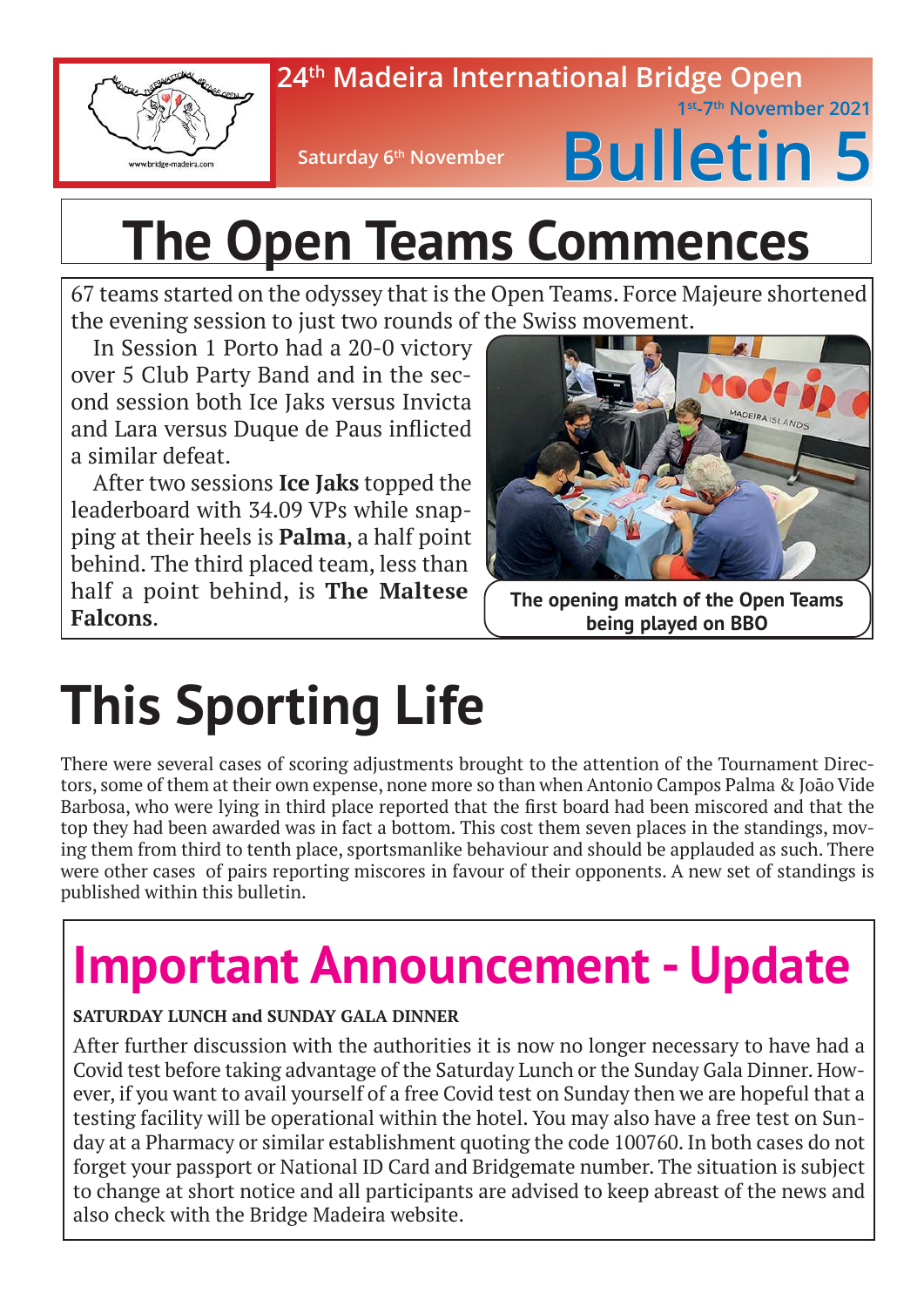



#### MAIN PROGRAMME 6th – 7th November 2021

Location - Congress Room + Selvagens 1-2-3

| SATURDAY 6th November 11.00 | 13.15<br>14.30 | Open Teams Tournament (2nd Session)<br>Lunch Break (light lunch included)<br>Open Teams Tournament (3rd Session) |
|-----------------------------|----------------|------------------------------------------------------------------------------------------------------------------|
| SUNDAY 7th November         | 14.30<br>19.00 | Open Teams Tournament (4th Session)<br><b>Final Results</b>                                                      |

NOTE: Please arrive 30 minutes before the start to guarantee your place.

| <b>SIDE EVENTS</b> |  |  |  |  |
|--------------------|--|--|--|--|
|--------------------|--|--|--|--|

| 28th October – 8th November 2021 | <b>Congress Room</b> |  |
|----------------------------------|----------------------|--|
| Monday 8th Cool-down Pairs (€10) | 20.30                |  |



The TAPAS Y COPAS restaurant (on the opposite side of the road to the hotel) is giving a 10% discount to all participants in the Madeira bridge Festival. To claim this just show your badge before you order.

And as a second generous guesture they are offering the winners of the Open Pairs a €50 voucher.



#### **TRANSFERS TO THE AIRPORT**

A list with all departure times from VIDAMAR, TERRACE MAR and VILA BALEIRA will be posted on the notice board next to the Welcome Desk. Please check your flight details and mark any changes, to guarantee your transfers.

Passengers will be picked up from their hotels. Pick-up will be 2 (TWO) hours before flight  $\parallel$ departure time.

#### **FLIGHTS**

We ask for a minimum of 72 hours' notice of any changes. Please note that the organisa-I tion cannot be responsible for any travel problems arising from late notification..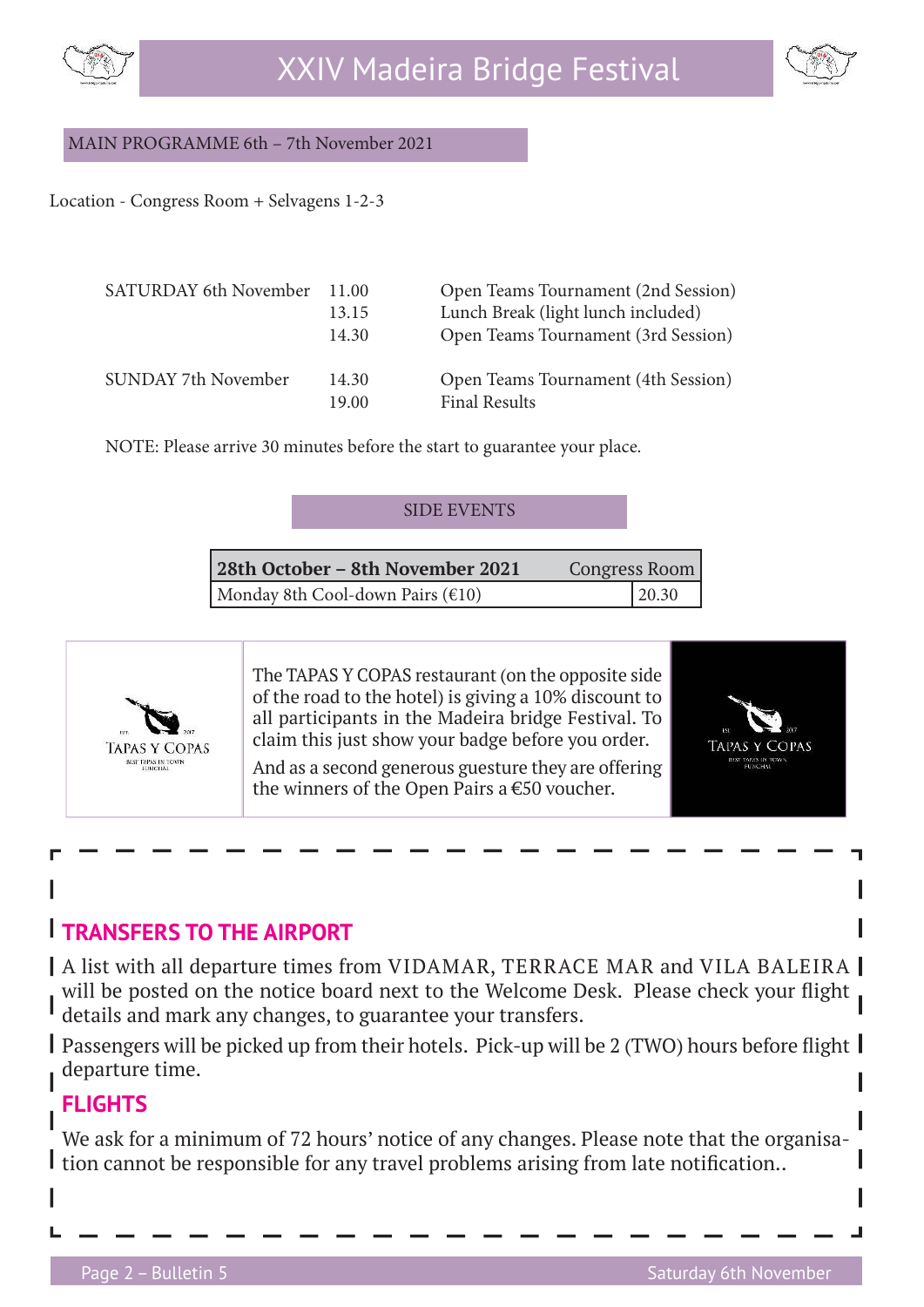

$$
\bigotimes_{i=1}^n
$$

The **Welcome Desk** in the lobby of VidaMar Tower 2 will be open at the following times:

If you need help or information outside these times, please ask at the hotel's Reception Desk or speak to one of the Directors.

| Saturday 6th November | $12.00 - 13.30$ |
|-----------------------|-----------------|
| Sunday 7th November   | $13.00 - 14.30$ |

#### SOCIAL PROGRAMME

 SUNDAY 7th November 20.30 Closing Dinner and trophy presentation in the Ocean Room – VidaMar Resort Madeira, Level 2.

Any of the Social Programme events may be purchased at the Welcome Desk

All the results and the ongoing program of play are available on the website: www.bridge-madeira.com. You can use the QR code from your phone or tablet.



Every morning at 10.30 Mark Horton will deliver his "Mark Your Card" discussion in Selvagens 1 on the interesting deals of the previous day.

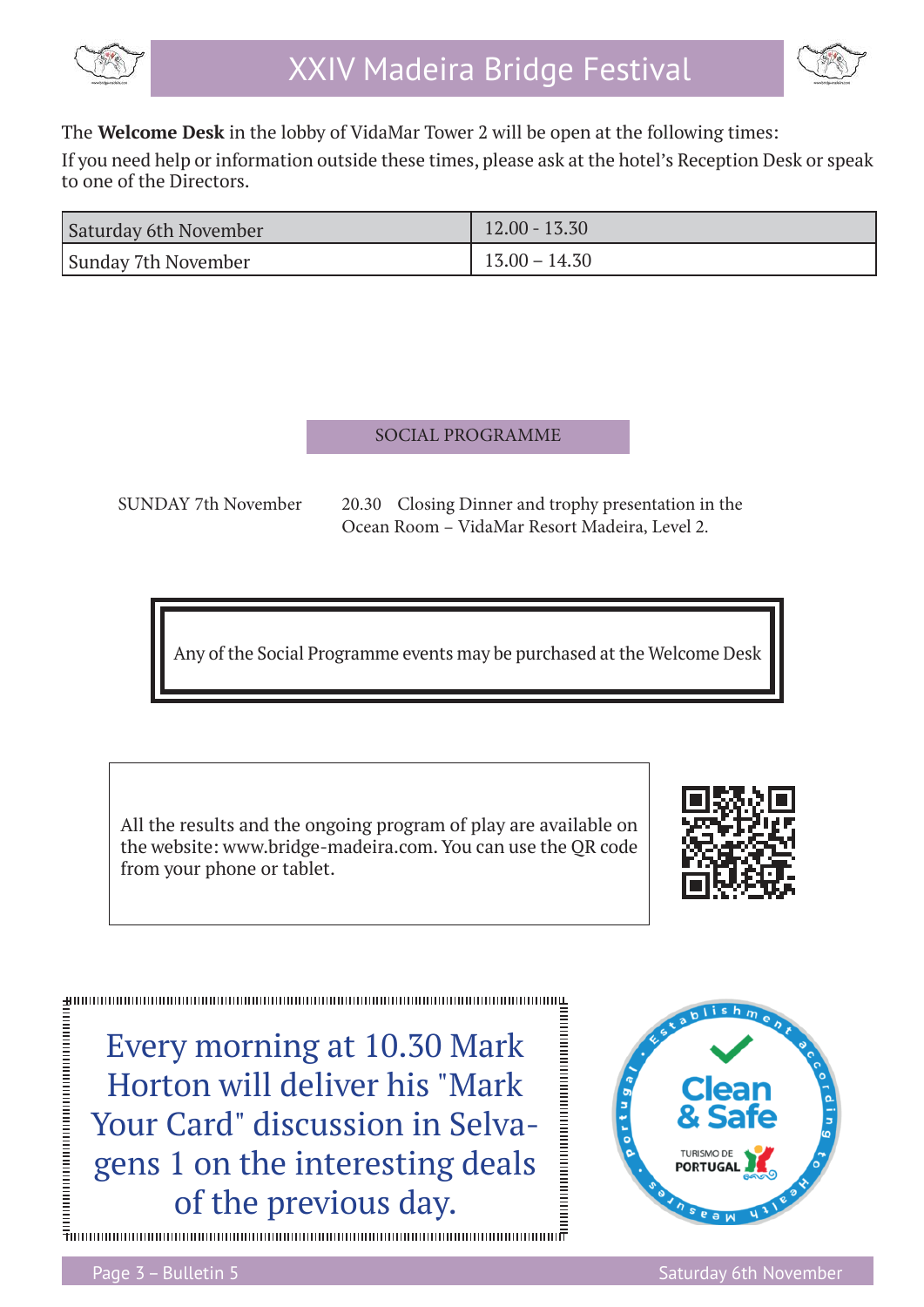



### **Open Pairs – The Winners**  *Ceri Pierce*

The Open Pairs was won by Madeira's own Carlos Luiz and his partner Nuno Paz with impressive scores of 64.44%, 62.45% and 61.82% in the three sessions. In second place with session scores of 58.05%, 62.79% and an enormous 67.23% were Latvians Maris Purgailis and Janis Romanovskis.

Session honours go to the following pairs:

#### **Session 1**

| Florian Weiss - Louise Selway                       | 67.35% |
|-----------------------------------------------------|--------|
| Arjen Salari - Hans van Ommeren                     | 64.93% |
| Henrik Wegnelius - Bjorn Wenneberg                  | 64.77% |
| <b>Session 2</b>                                    |        |
| Dennis Bilde - Simon Cope                           | 68.45% |
| Alexander Smirnov - Sibrand v Oosten 65.66%         |        |
| Kasper Konow - Lars Villinger                       | 65.47% |
| <b>Session 3</b>                                    |        |
| Sebastian Reim - Guido Hopfenheit                   | 67.82% |
| Maris Purgailis - Janis Romanovski                  | 67.23% |
| António C Palma - João Vide Barbosa 64.45%          |        |
| (Editor's note - this report was written before the |        |
| score changes were announced.)                      |        |
|                                                     |        |

It was a close-run race between 1st and 2nd place in the end, with all to play for on the last board. However– let us start at board 1. Our winners and runners-up had mixed results on this deal.



Paz - Luiz (N/S) defended 3♥ and took it two off for a pleasing 123 from a possible 156 matchpoints. Purgailis – Romanovski (also N/S) meanwhile, bid on to an unsuccessful 4♠ which their opponents had little trouble doubling for two down and only 4 matchpoints.

On this board, 21 pairs went off in a doubled contract of some description. Two North-South pairs however, managed to make 2♠ doubled. This

cannot be touched assuming the diamond finesse is taken the right way, which is likely once East has shown up with the ♠AJ. Declarer will lose four spades (yes  $-$  just the four trump tricks) and the ace of clubs.



Board 2 saw both of our pairs do well, each collecting  $137 / 17$  points for playing in  $3\blacklozenge$  making on a hand that belonged to East West.



Board 3 was a routine 4♠ bid and made by East-West for our runners-up but a brilliantly tactical bid of 3♣ was made (and written up in Bulletin 4) by our eventual winners, which is where they played. It was a different matter for eight East-West pairs who made a doubled major suit game on this board – always a satisfying result (for declarer, not the opponents). One East-West made 4♠ doubled +2 for 1190. I can only assume that North-South kindly declined to cash their ♣AK, making only the ♦A, thus converting a top into a bottom.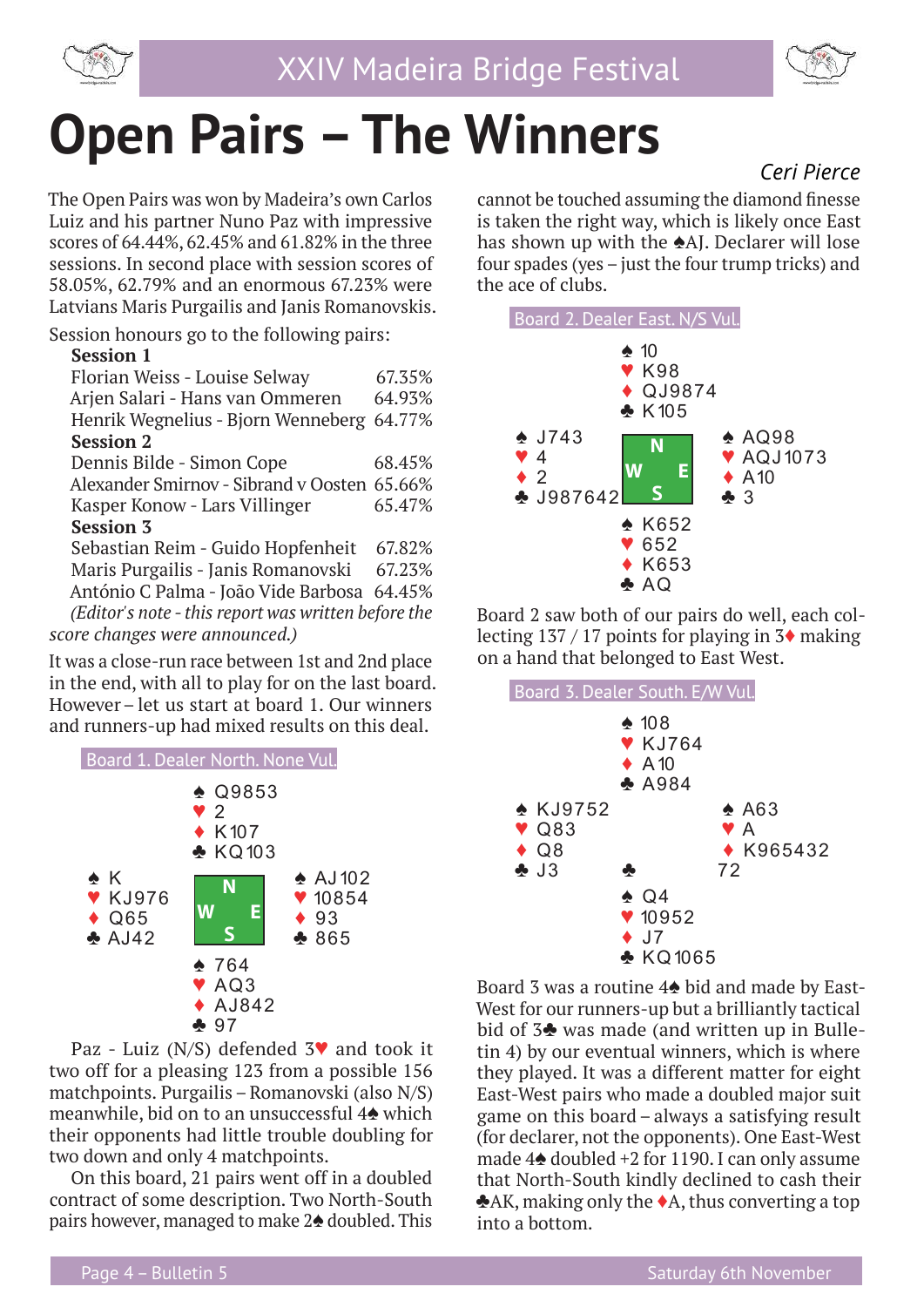



Several hours later, the last two boards saw fortunes shift in the other direction but Paz-Luiz by now had just enough of a buffer to retain their lead……



Paz - Luiz doubled 3♦ and saw it roll home after the ♥6 lead. To defeat Three Diamonds, South will need to avoid a heart lead and subsequently underlead his AJ of clubs to win three club tricks, a diamond and a spade for one off. Once a heart is led, declarer can pitch a club on the  $\blacktriangledown A$  and the opportunity to get a near top slips through your fingers and instead nets a measly 20 matchpoints. Our runners-up fared better on this board with their opponents bidding on to Four Diamonds. Nine tricks were made but this time giving Purgailis - Romanovski a healthy 84 matchpoints for Four Diamonds down one.

The gap was closing…….



On the final board of the competition, Paz - Luiz, in circumstances beyond their control, fared poorly when their opponents stopped in Two Spades making, for 49 matchpoints to the good-guys. There was little that North-South could do. Meanwhile the auction at the Purgailis – Romanovskis table must have been more spirited and East-West landed in Four Spades which went two off . This netted 125 matchpoints for North-South.

It is probably very frustrating for North-South to note that had they doubled 4♠, they would have gained 147 matchpoints instead of 125, which would have just nudged them into 1st place by a teeny tiny margin of three matchpoints! So close and yet so far. I apologise for pointing this out, but it did make for an exciting finish for the Bulletin staff watching the results come in on the last few boards.

But– hearty congratulations and well played to both pairs – who knows what the result would have been had there been 25 boards in the set!

#### **Availability of Bulletins**

Normally bulletins will be available at breakfast in the Ocean Restaurant of the Hotel VidaMar. Copies will also be found at the Welcome Desk and below the results screen. A short while before events commence in the Congress Center they will also be available there. The one place you will not find a bulletin is in the Bulletin Office as we will have distributed all of our copies as above.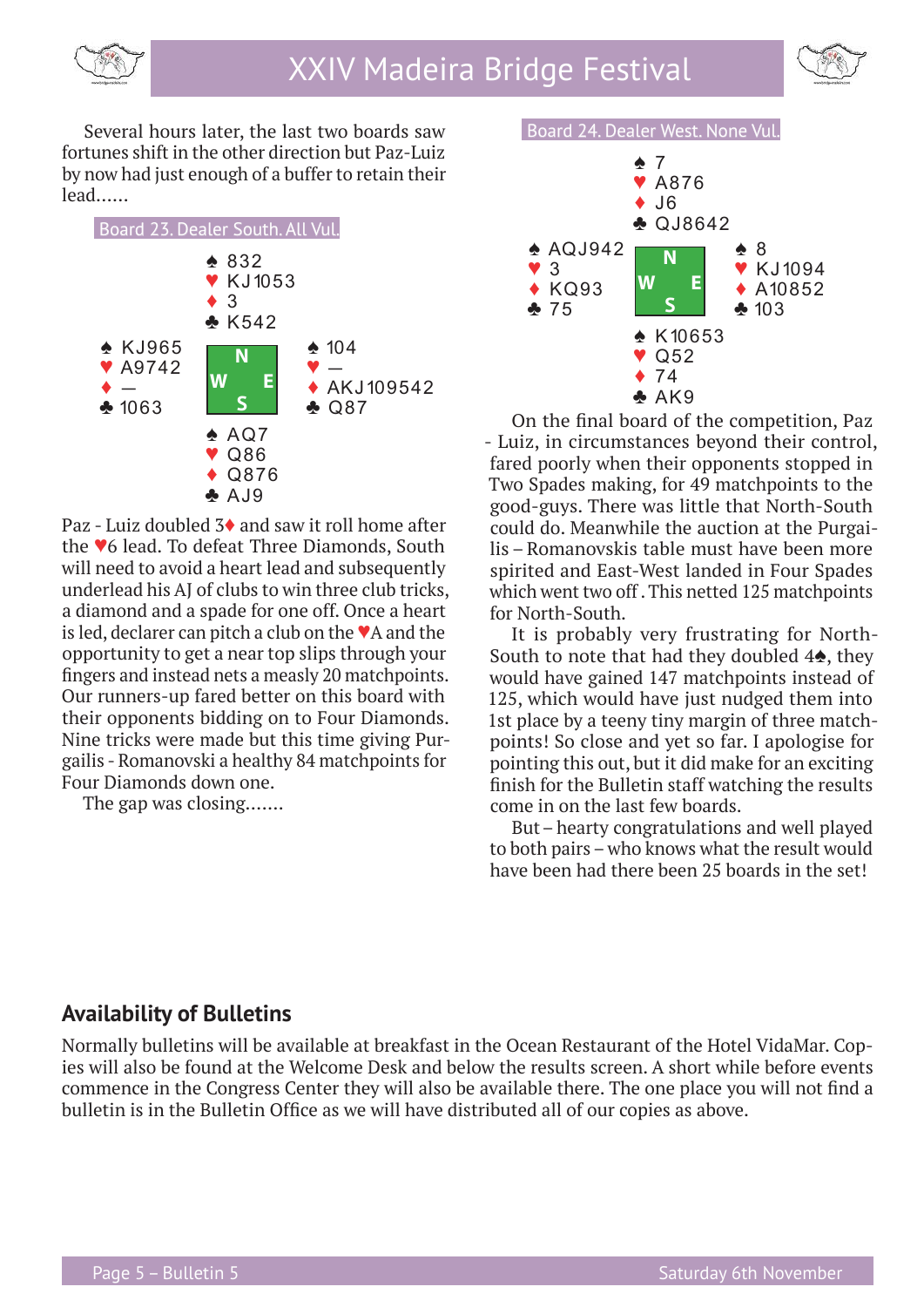



# **Moving Forward v Nuno Matos**

#### *Open Teams Session 1*

In short matches a poor result on a single deal is unfortunate, but might be survivable. Two such results make life very difficult.



Open Room

| <b>West</b>           | <b>North</b>  | <b>East</b>     | <b>South</b> |
|-----------------------|---------------|-----------------|--------------|
| Smirnov               | Paz           | van Oosten      | I uiz        |
|                       |               | $1 \clubsuit^*$ | Pass         |
| $1$ V $^*$            | 14            | Double*         | $7$ V        |
| All Pass              |               |                 |              |
| $2 + \clubsuit$<br>10 |               |                 |              |
| 1V                    | <b>Spades</b> |                 |              |

If West's 1♥ showed spades then North's 1♠ was for takeout. I can't be sure about the meaning of East's double – perhaps it promised three spades.

West led the  $\clubsuit K$  and continued with the five, declarer ruffing in dummy and playing the  $\triangle$ Q for the king and ace. A diamond to the jack saw East ruff and exit with a club and declarer ruffed in dummy and played a diamond, West winning with the ten and returning another club. Having ruffed in dummy for a third time declarer played a fourth diamond and East ruffed, at which point declarer claimed eight tricks, +110.

Closed Room

| <b>West</b> |           | <b>North</b> | <b>East</b>    | South     |
|-------------|-----------|--------------|----------------|-----------|
| Teixeira    |           | Skorchev     | <i>Brenner</i> | Georgescu |
|             |           |              | $1NT^*$        | Pass      |
| Pass        |           | Double       | Pass           | $7$ V     |
| Double*     |           | All Pass     |                |           |
| 1NT         | $12 - 14$ |              |                |           |
| Dhle        |           | Takeout      |                |           |

 *Mark Horton*

West led the **♣K** and switched to the ♥5. Declarer was allowed to win with dummy's queen and he continued with the jack which also held. Next came the  $\triangle$ O, covered by the king and ace and a diamond for the nine and jack, East ruffing, cashing the ♥A and exiting with a club. Declarer ruffed in dummy, cashed the ♦8 and claimed, +670 and 11 IMPs



| <b>West</b> | <b>North</b> | <b>East</b> | South          |
|-------------|--------------|-------------|----------------|
| Smirnov     | Paz          | van Oosten  | I uiz          |
|             | Pass         | Pass        | 1♦             |
| Double      | Pass         | 1♥          | 1 $\spadesuit$ |
| All Pass    |              |             |                |

West led the ♣A and declarer ruffed, played a diamond to the ace, ruffed a club and continued with the ♦7. When West pitched the ♥9 declarer won with dummy's nine, ruffed a club and played the ♦K. West ruffed and exited with a spade for the king and ace and declarer continued with the ♦J, West ruffing and cashing the ♦J at which point declarer claimed nine tricks, +140.

|                 | Closed Room       |                |                   |
|-----------------|-------------------|----------------|-------------------|
| <b>West</b>     | <b>North</b>      | <b>East</b>    | <b>South</b>      |
| <b>Teixeira</b> | Skorchev          | <b>Brenner</b> | Georgescu         |
|                 | Pass              | Pass           | 1♦                |
| Pass            | 1NT               | Pass           | $7\spadesuit$     |
| Pass            | 2NT               | Pass           | $3$ $\clubsuit^*$ |
| Double          | Redouble All Pass |                |                   |

I confess I have no idea why South bid 3♣, but it led to an exciting contract. West led the ♥3 for the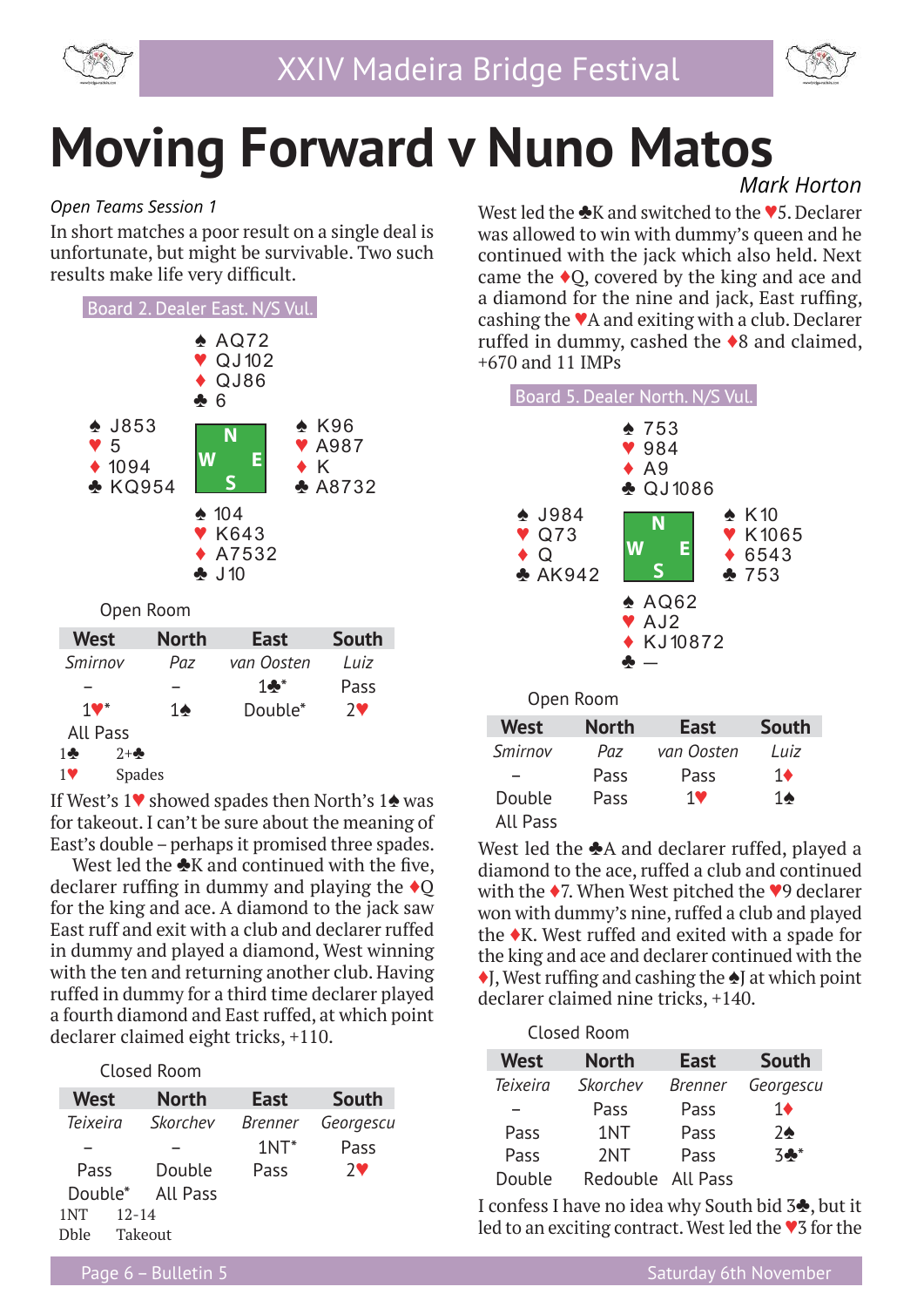



eight, king and ace and declarer played a diamond to the ace and the  $\triangle Q$ , West winning with the ace and switching to the  $\triangle 4$  for the king and ace. If West plays a second spade at this point declarer will be booked for two down, but with no way of knowing about the location of the ♠10 West cashed the ♥Q and continued with the seven, declarer winning with the jack and playing the  $\blacklozenge$ 7, West pitching a spade. When declarer continued with the ♦8 West pitched a spade and that was fatal, declarer ruffing in dummy, playing a spade to the queen and another spade ensuring two more trumps tricks, +840 and another 12 IMPs.

West must ruff the ◆8 with the ♣9. Declarer overruffs in dummy and plays a spade to the ace, but he is forced to ruff whatever he plays next with dummy's  $\triangle$ 8 and lead into the defenders split tenace of the  $\clubsuit K \clubsuit 7$ .

Had 3♣ redoubled gone two down that would have cost 1000 and 15 IMPs.

It was a heavy defeat for one of the favourites.

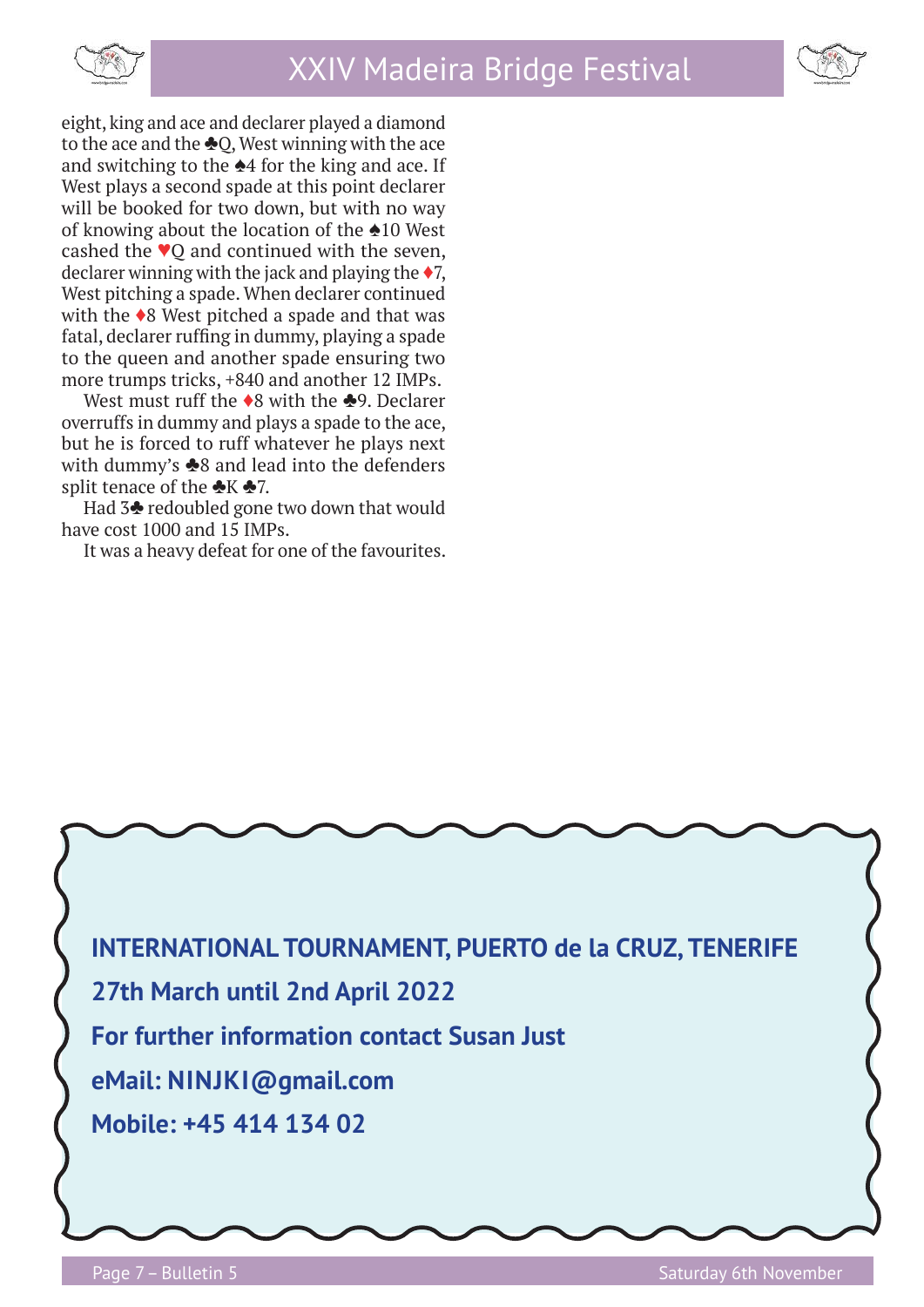



## **Open Teams Round 1**

**Plan B Bridge** comprising of Zeeberg - Brandgaard - Poulsen - Lahrmann faced **Rigainvites**  whose team is Romanovskis - Purgailis - Andersone – Romanovska.



Open Room

| <b>West</b>           | <b>North</b> | East                | South        |
|-----------------------|--------------|---------------------|--------------|
| Brandgaard Romanovski |              | Zeeberg             | Purgailis    |
|                       | 1NT          | Pass                | Pass         |
| $7^*$                 | Pass         | $7$ V               | All Pass     |
| $2\blacklozenge$      | 6 card major |                     |              |
|                       | Closed Room  |                     |              |
| <b>West</b>           | <b>North</b> | East                | <b>South</b> |
| Andersone             | Poulson      | Romanovska Lahrmann |              |
|                       |              |                     |              |
|                       | 1            | Pass                | 14           |

In the Open Room, West's defensive 2♦ bid, although not actually a six card major as described, worked well and bought the contract for East-West and they notched up eight tricks without breaking into a sweat and 110 for East-West. Had North-South played in 1NT, they would have gone two off on a club lead and 100 for East-West, the defence collecting five clubs and three aces. So, swings and roundabouts as they say.

In the Closed Room, once North had opened a club, North-South found their way to the winning Two Spades spot, which also notched up eight tricks for 110 the other way – first blood to Plan B Bridge with a handy part score swing of 6 IMPs.



The ♣J lead should see Four Clubs held to 10 tricks, but once two rounds of trumps had been drawn and a diamond played to the king and ace, South switched to the ♠10 which set up an extra spade trick for declarer for plus 1 and 610 to East-West.

Meanwhile…..

Closed Room

| West       | <b>North</b> | East                                  | <b>South</b> |
|------------|--------------|---------------------------------------|--------------|
|            |              | Andersone Poulson Romanovska Lahrmann |              |
|            |              | $7 -$                                 | <b>Pass</b>  |
| 5 <b>.</b> | All Pass     |                                       |              |

5♣ was also allowed to make on the ten of spades lead and another 5 IMPs to Plan B Bridge.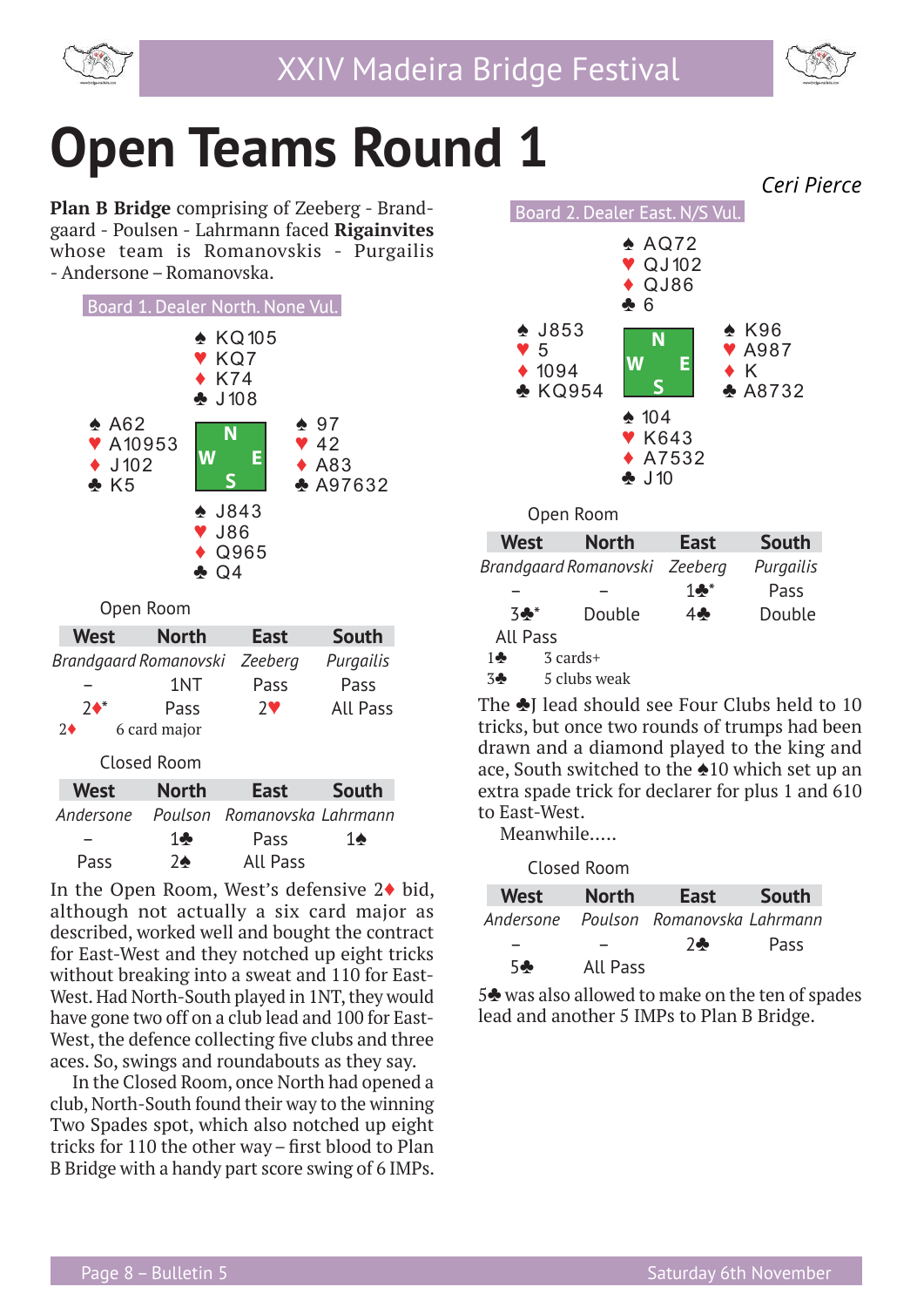





| <b>West</b>           | <b>North</b>          | <b>East</b>     | South           |
|-----------------------|-----------------------|-----------------|-----------------|
|                       | Brandgaard Romanovski | Zeeberg         | Purgailis       |
| Pass                  | Pass                  | 1NT             | Pass            |
| $7$ V*                | Pass                  | $7\spadesuit^*$ | <b>All Pass</b> |
| $2\blacktriangledown$ | transfer to spades    |                 |                 |

The nine of clubs was led to the queen and ace. Declarer cashed the ace and king of trumps and then played three rounds of winning clubs, South discarding a heart on the third club. South ruffed the last club, his partner able to signal with a small heart, but instead of switching to a heart

(which I assume was the signalled suit, but maybe I am wrong), cashed the ace of diamonds and exited a diamond to present West with eight tricks.

Meanwhile…

|                       |                            | Closed Room  |                             |           |
|-----------------------|----------------------------|--------------|-----------------------------|-----------|
|                       | <b>West</b>                | <b>North</b> | <b>East</b>                 | South     |
|                       | Andersone                  |              | Poulson Romanovska Lahrmann |           |
|                       | Pass                       | Pass         | 1NT                         | Pass      |
|                       | $7$ $\blacktriangledown^*$ | Double       | $2\spadesuit$               | <b>3V</b> |
|                       | Pass                       | Pass         | $3\spadesuit$               |           |
| 2♥ transfer to spades |                            |              |                             |           |

East-West competed to Three Spades and this drifted two off for another seven IMPs to Plan B.

Well done to any North-Souths that bid the making Four Hearts game on this board to collect +620.

The remaining boards saw a few IMPs swinging around with the final result being 6-20 to Plan B Bridge.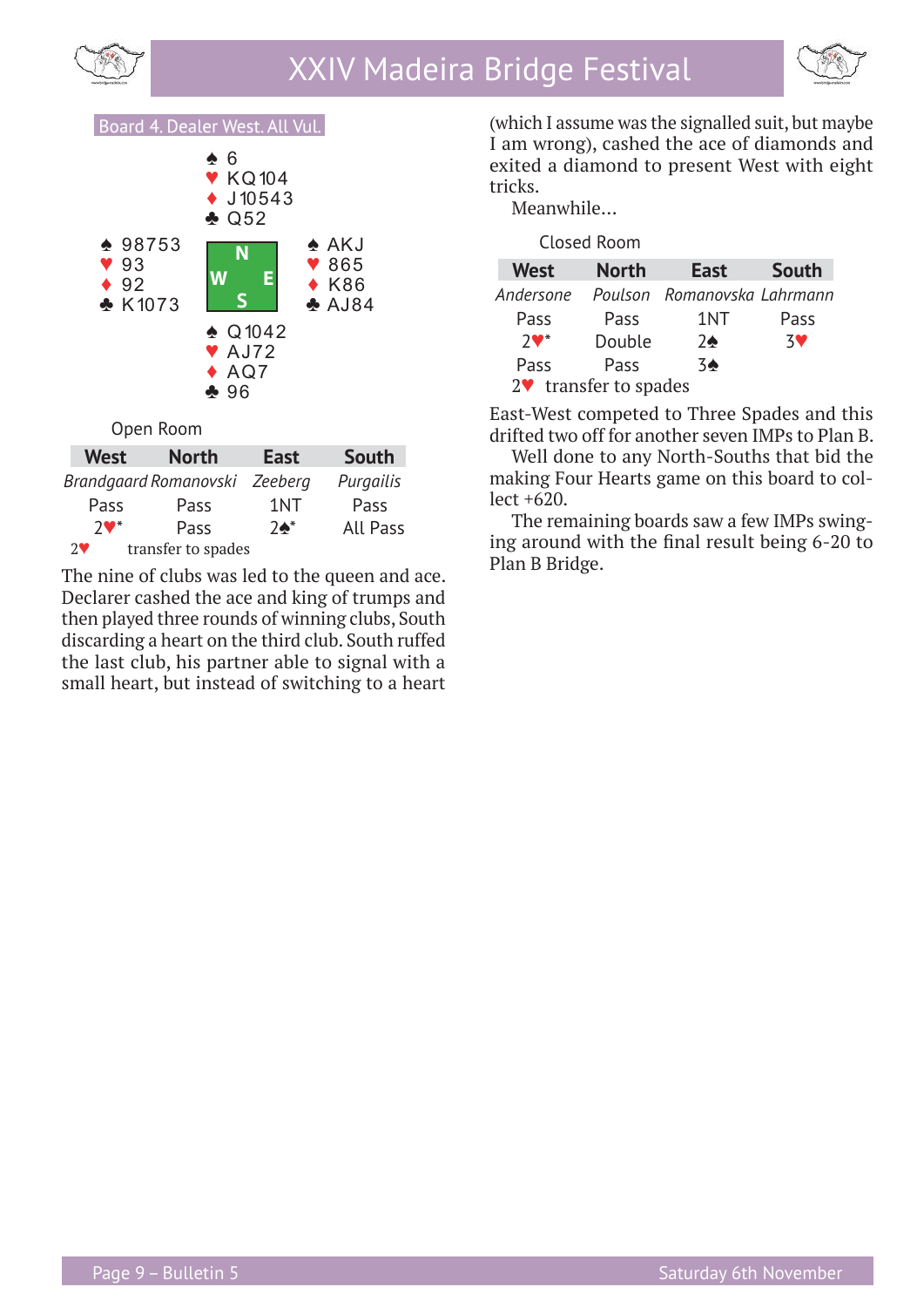

$$
\textcolor{blue}{\textcircled{\footnotesize{f}}}
$$

### **Open Teams Standings - Session 2**

|                     | Rank Team Name      |  |  |
|---------------------|---------------------|--|--|
| $\mathbf{1}$        | Ice Jaks            |  |  |
| $\overline{2}$      | Palma               |  |  |
| $\overline{3}$      | The Maltese Falcons |  |  |
| $\overline{4}$      | Dandylion           |  |  |
| $\overline{5}$      | Lara                |  |  |
| $\overline{5}$      | Porto               |  |  |
| $\overline{7}$      | Alcobaça '22        |  |  |
| 8<br><b>TopClub</b> |                     |  |  |
| 9                   | Madeira Team        |  |  |
| 10                  | Bowmen              |  |  |
| 11                  | Iceking             |  |  |
| 12                  | Astro               |  |  |
| 13                  | Caveiras            |  |  |
| 14                  | 16 Flights          |  |  |
| 15                  | Wrang Lead          |  |  |
| 16                  | Capelin             |  |  |
| 17                  | Silpersnanev        |  |  |
| 18                  | Plan B Bridge       |  |  |
| 19                  | <b>BCO</b>          |  |  |
| 20                  | Petra               |  |  |
| 21                  | Just Made           |  |  |
| 22                  | Tolle               |  |  |
| 23                  | Nescafe Gold        |  |  |
| 24                  | Rigainvites         |  |  |
| 24                  | Bricas 1            |  |  |
| 26                  | Flora & Friends     |  |  |
| 27                  | SweNeth             |  |  |
| 28                  | Moving Forward      |  |  |
| 29                  | Cole                |  |  |
| 29                  | <b>JANC</b>         |  |  |
| 31                  | Double Jungle       |  |  |
| 32                  | Luci@               |  |  |
| 33                  | Nuno Matos          |  |  |

| 34              | Dr.Åmots Team              |  |  |  |
|-----------------|----------------------------|--|--|--|
| 35              | Repeat Bet                 |  |  |  |
| 36              | Hole in One                |  |  |  |
| 37              | Head                       |  |  |  |
| 38              | Cidade Invicta             |  |  |  |
| 39              | Windmill                   |  |  |  |
| 40              | Gurka                      |  |  |  |
| 41              | <b>Team Schmitt</b>        |  |  |  |
| 42              | Westman                    |  |  |  |
| 43              | <b>BBBL</b>                |  |  |  |
| 44              | Hatseflats                 |  |  |  |
| 45              | Mäusepfötchen              |  |  |  |
| 46              | C Naval S Vicente          |  |  |  |
| 47              | US on ICE                  |  |  |  |
| 48              | Invicta                    |  |  |  |
| 49              | Reus                       |  |  |  |
| 50              | Unnar                      |  |  |  |
| 51              | Utter                      |  |  |  |
| 52              | <b>Still Going Stronks</b> |  |  |  |
| 53              | Kotka                      |  |  |  |
| 54              | Loosers                    |  |  |  |
| 55              | Duque de Paus              |  |  |  |
| $\overline{56}$ | Three countries            |  |  |  |
| 57              | Indigenas                  |  |  |  |
| 58              | Happy                      |  |  |  |
| 59              | Atlantic                   |  |  |  |
| 60              | 5 Club Party Band          |  |  |  |
| 61              | <b>Great Danes</b>         |  |  |  |
| 62              | Justitz                    |  |  |  |
| 63              | Akkur                      |  |  |  |
| 64              | Süpeslagnir                |  |  |  |
| 65              | Hero                       |  |  |  |
| 66              | <b>DPS</b>                 |  |  |  |
| 67              | T.B.A.                     |  |  |  |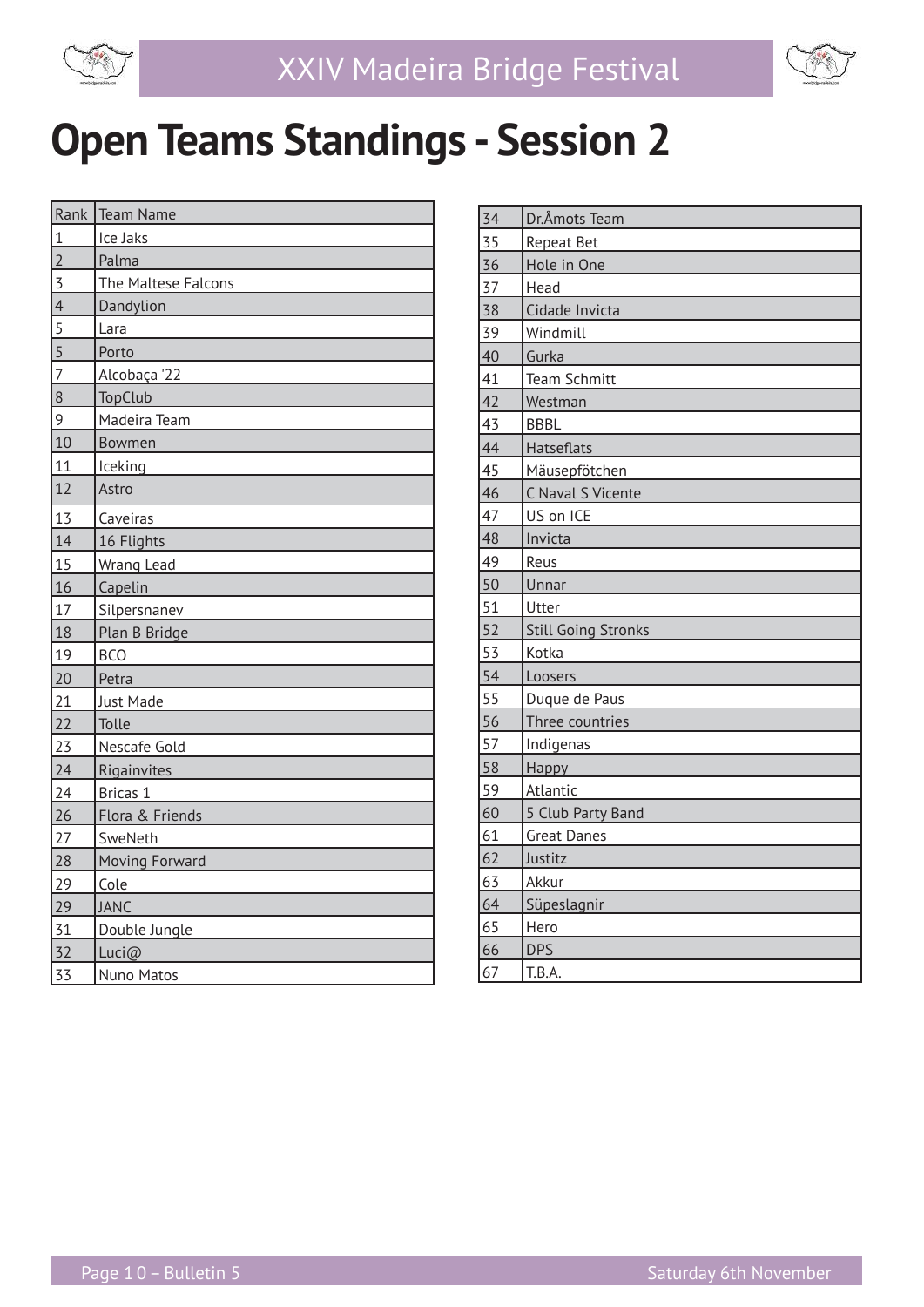



| $\%$ | Names                                                |
|------|------------------------------------------------------|
|      | 62.95 Nuno Paz - Carlos Luiz                         |
|      | 62.76 Maris Purgailis - Janis Romanovskis            |
|      | 59.69 Frederic Boldt - Paul Grünke                   |
|      | 59.69 Henrik Wegnelius - Bjorn Wenneberg             |
|      | 59.62 Diego Brenner - Miguel Teixeira                |
| 59.6 | Dennis Bilde - Simon Cope                            |
|      | 59.33 Sebastian Reim - Guido Hopfenheit              |
|      | 59.09 Berend van den Bos - Tim van den Bos           |
|      | 58.87 Alexander Smirnov - Sibrand van Oosten         |
|      | 58.79 António Campos Palma - João Vide Barbosa       |
|      | 58.35 Rolf Tolle - Anne-Lill Hellemann               |
|      | 58.05 Kasper Konow - Lars Villinger                  |
|      | 57.62 Helmut Haeusler - Michael Gromoeller           |
|      | 57.46 Ulrike Schreckenberger - Berthold Engel        |
|      | 57.32 Arjen Salari - Hans van Ommeren                |
|      | 57.23 Gerbrand Hop - Yke Smit                        |
|      | 57.06   Margaret Nygren - Martin Nygren              |
|      | 56.51 Alan Bailey - Jette Bailey                     |
|      | 56.35 Florian Weiss - Louise Selway                  |
|      | 56.08 Marie Eggeling - Michael Böcker                |
| 55.8 | Bernódus Kristinsson - Ómar Óskarsson                |
|      | 55.54 Tommy Bergdahl - Peter Görnandt                |
|      | 55.47 Robbie de Koster - Eva Poppe                   |
|      | 55.47 Kevin Peeters - João Fanha                     |
|      | 55.33 Julius Sigurjonsson - Kauko Koistinen          |
| 55.3 | Matthias Schueller - Ralph Retzlaff                  |
|      | 55.26 Gunnlaugur Saevarsson - Ómar Olgeirsson        |
|      | 55.23 Thordur Sigurdsson - Gisli Thorarinsson        |
|      | 54.99 Sveinn R Eiriksson - Magnus Eidur<br>Magnusson |
| 54.8 | Andrei Kavalenka - Igor Kravchenko                   |
|      | 54.77 Nick Nautilus - Francisco P Coutinho           |
|      | 54.21 Axel Meuer - Mirja Schraverus-Meuer            |
|      | 54.11 Adalsteinn Jörgensen - Svala K Palsdottir      |
|      | 54.04 Jovanka Smederevac - Alexander Wernle          |
|      | 53.89 Lena Leszczynska - Witold Stachnik             |
|      | 53.76 Jon Ingthorsson - Kristinn Olafsson            |
|      | 53.72 João Machado - José Macedo                     |
|      | 53.71 Rui Pinto - António Rocha Pinto                |
|      | 53.62 Martin Taylor - Justin Hackett                 |
|      | 53.55 Stefan Skorchev - Horia Georgescu              |
|      | 53.51 Andrea Reim - Anne Gladiator                   |
|      | 53.38 Adrians Imsa - Jurijs Balasovs                 |
|      | 53.37 Egil Hansen - Svein-Harald Riisnas             |
|      |                                                      |

| 44 |       | 53.35 Ernst Hopstaken - Frank van Gorp         |
|----|-------|------------------------------------------------|
| 45 |       | 53.19 João Paulo Rocha Pinto - Claudio Andrade |
| 46 |       | 53.18 Andreas Westman - Patrik Eriksson        |
| 47 |       | 52.91 Wubbo de Boer - Agnes Snellers           |
| 48 |       | 52.87 Haakan Tjarnemo - Pierre Carbonnier      |
| 49 |       | 52.61 Peter-Paul Worm - Hans Metselaar         |
| 50 |       | 52.56 George Schipper - Gerard Limmen          |
| 51 |       | 52.54 Koen Poppe - Cisca Vorselman             |
| 52 |       | 52.46 Christian Lahrmann - Flemming Poulsen    |
| 53 |       | 52.28 Marijke Justitz - Janine Benz            |
| 54 |       | 52.15 Hanneke Kreijns - Betty Speelman         |
| 55 |       | 51.99 Frederic Wilt - Espen Haugstad           |
| 56 |       | 51.92 David Wrang - Frederik Wrang             |
| 57 | 51.8  | Helmut Horacek - Omid Karimi-Müller            |
| 58 |       | 51.58 Chris Westerbeek - Rens Philipsen        |
| 59 |       | 51.57 Nis Rasmussen - Jesper Kragh             |
| 60 |       | 51.44 Lone 'Mama' Kiaer - Jeppe Juhl           |
| 61 |       | 51.42 Andreas Babsch - Peter Steiner           |
| 62 |       | 51.39 Juan Carlos Ventin - Herman Drenkelford  |
| 63 |       | 51.36 Emil Buus Thomsen - Johanne Kofoed       |
| 64 |       | 51.32 Justin van der Kam - Rob van den Bergh   |
| 65 |       | 51.08 Christa Schraverus - Matthijs Schraverus |
| 66 |       | 50.73 Han Begas - Lucia Grosmann               |
| 67 |       | 50.61 Erkki Juuri-Oja - Pirjo Juuri-Oja        |
| 68 |       | 50.55 João Campos Ferreira - Miguel Lima       |
| 69 |       | 50.52 Magnus Asgrimsson - Thorsteinn Bergsson  |
| 70 |       | 50.47 Peter Koppens - Anton Zegwaard           |
| 71 |       | 50.42 Astrid Steen Lybak - Erik Boelviken      |
| 72 | 50.3  | Anna Nielsen - Aron Thorfinsson                |
| 73 | 50.2  | Margie Cole - Alejandro Bianchedi              |
| 74 |       | 50.18 Svein Erik Dahl - Bjorn Sture Valen      |
| 75 |       | 50.12 Maija Romanovska - Ilse Andersone        |
| 76 |       | 49.95 Kay Preddy - Norman Selway               |
| 77 |       | 49.84   Marcel Winkel - Dennis Kruis           |
| 78 |       | 49.74 Doris Fischer - Bernd Saurer             |
| 79 |       | 49.71 Birgit Bärlund - Johan Lindstedt         |
| 80 |       | 49.62 Filipe Gonçalves - Malcolm Staallekker   |
| 81 |       | 49.62 Carlos Gonçalves - Eduardo Pinto         |
| 82 | 49.61 | Kristin Oskarsdottir - Unnar Gudmundsson       |
| 83 |       | 49.48 Robert Boeddeker - Flora Zarkesch        |
| 84 |       | 49.43 Gerwin Middelkoop - Monique van de Walle |
| 85 | 49.41 | Marcel Swidde - Tim Heeres                     |
| 86 |       | 49.41 Eduardo Fernandes - Pedro Morgado        |
| 87 |       | 49.36 Rosemary Shaw - Stefán Jónsson           |
| 88 | 49.33 | Tomas Ruth - Knut Kiste                        |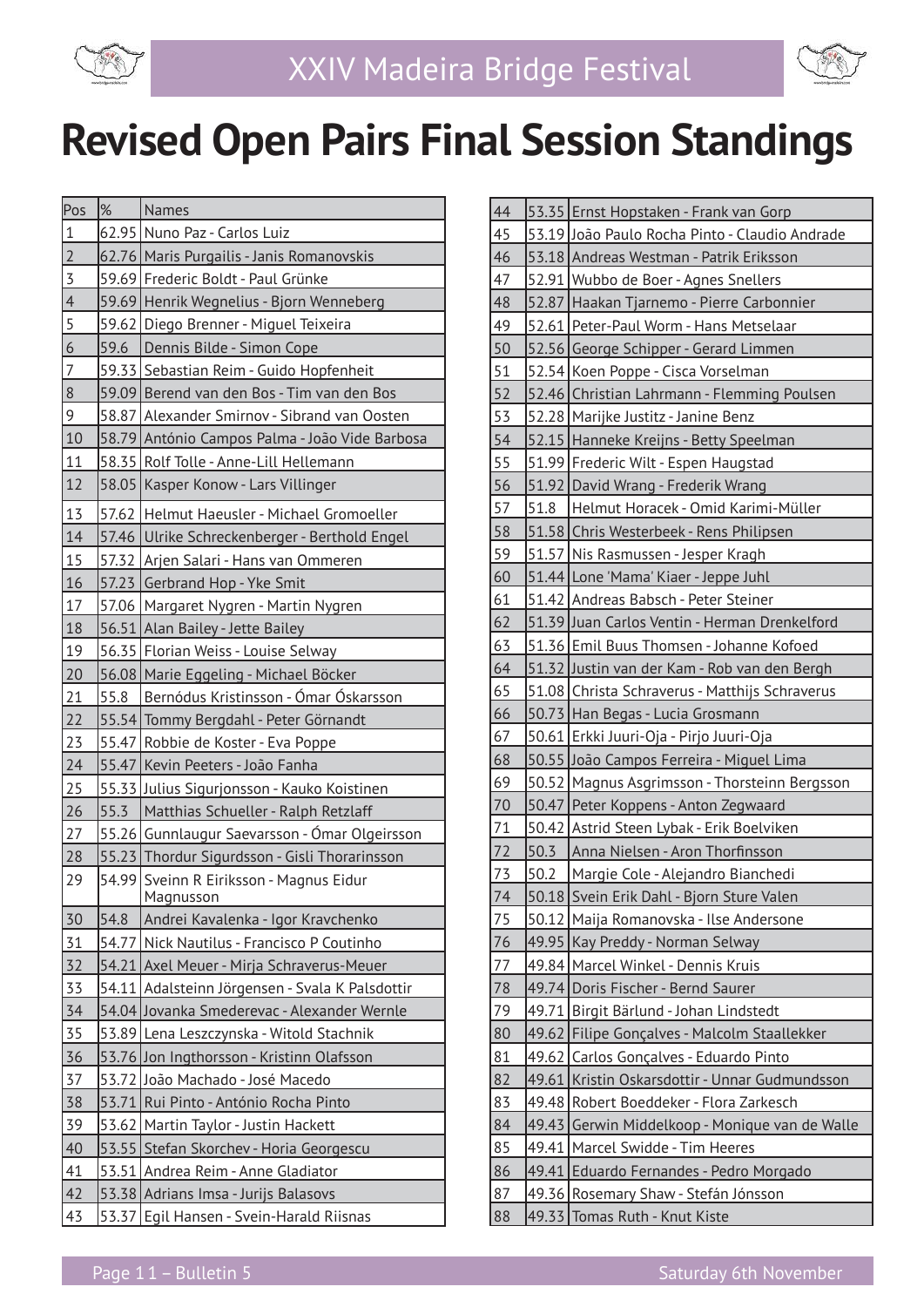



| 89  |           | 49.32 Bengt Emanuelsson - Jan Clementsson        |
|-----|-----------|--------------------------------------------------|
| 90  |           | 49.31 Patrick Goor - Petra Erne                  |
| 91  |           | 49.28   Manuel Capucho - Maria João Lara         |
| 92  |           | 49.14 Ronald Halkes - Loes Janssen               |
| 93  |           | 49.09   Maria Tulonen - Lasse Utter              |
| 94  |           | 49.04   Vigfus Vigfusson - Johanna Gisladottir   |
| 95  |           | 48.87 Cristina Steiger - Adolfo Steiger          |
| 96  |           | 48.79 Luís M Silva - Bruno Macedo                |
| 97  |           | 48.72   Magnus Thorkelsson - Matthias Einarsson  |
| 98  |           | 48.64 Sophie Leroux - Francis Gouffé             |
| 99  |           | 48.63 Marco Zomer - Frank van Gool               |
| 100 |           | 48.53 Roennaug Asla - Svein Markussen            |
| 101 |           | 48.49 Harry Burmania - John Linse                |
| 102 |           | 48.41 Paul van den Bos - Johann Bouman           |
| 103 |           | 48.37 René Stienen - Elly Schippers              |
| 104 |           | 48.15 Henning Ostergaard - Christina Lund Madsen |
| 105 |           | 48.13 Monika Luy - Jan Sohl                      |
| 106 |           | 48.01 Mike Reuser - Peter Dekker                 |
|     |           |                                                  |
| 107 |           | 47.74 Barbara Von Kleist - Sabine Würdermann     |
| 108 | 47.73     | Sveinn Ragnarsson - Sigurdur Jón<br>Björgvinsson |
| 109 | 47.7      | Gitte Hecht-Johansen - Alex Hannon               |
|     |           | 110 47.67 Símon Sveinsson - Karl Bjornsson       |
| 111 | 47.63     | Renate Adelsberger - Heimo Adelsberger           |
|     | 112 47.62 | Agnes Wesseling - Niels van der Gaast            |
| 113 | 47.61     | Susan Just - Poul Mogensen                       |
| 114 |           | 47.54 Maria Kroppa - Lech Zwirello               |
|     |           | 115 47.54 Birgir Olafsson - Gudni Ingvarsson     |
|     |           | 116 47.43 Kathryn Hertz - Eckhard Böhlke         |
|     |           | 117 47.13 Miguel Sarmento - Isabel Sarmento      |
| 118 |           | 47.04 Vigfus Palsson - Jorge Cruzeiro            |
| 119 | 46.88     | Marie-José de Bruine - Mieke Jonker              |
| 120 | 46.27     | Nikolas Bausback - Kurt Kaellstroem              |
| 121 | 46.17     | Gareth Bartley - Jutta Bartley                   |
| 122 | 45.9      | Emma Axelsdottir - David Ludviksson              |

| 124 |       | 45.73 Seija Lahtinen - Jussi Angervo                       |
|-----|-------|------------------------------------------------------------|
| 125 |       | 45.49 Sonja Bech - Mette Sand                              |
| 126 |       | 45.36 Volkert Struyken - Cees Rijnbeek                     |
| 127 |       | 45.26 Karl Gretar Karlsson - Johann Aevarsson              |
| 128 | 45.2  | Mirjam Abraham - Michael Pauly                             |
| 129 |       | 45.13 Eeva Parvianinen - Olli Jalonen                      |
| 130 |       | 45.08 Marloes van Heist - Pim Vermeulen                    |
| 131 |       | 44.97 Paulo Pinto - Ricardo Teixeira                       |
| 132 |       | 44.95 Sigurdur Gislason - Ragnar Thorvaldson               |
| 133 |       | 44.91 Daniel Brandgaard - Niels Steenstrup<br>Zeeberg      |
|     |       | 134 44.84 Grazyna Schoahs - Anja Alberti                   |
| 135 |       | 44.78 Didier Imbert - Latifa Ouazanni                      |
| 136 |       | 44.46 Keith Jones - Mary Sharp                             |
|     |       | 137 43.94 Christiane Kowarik - Elisabeth Wälchli           |
| 138 |       | 43.72 Ingrid Ledertoug - Lisbeth Smed                      |
| 139 |       | 43.45 Conny ten Cate - Jan ten Cate                        |
| 140 |       | 43.36 Ko Ravenhorst - Joop Stronks                         |
| 141 |       | 43.22 Rosemarie Roderburg - Sybil Müller-<br>Maubach       |
|     |       | 142 42.76 Lars Carlsson - Leif-Erik Forsberg               |
| 143 |       | 42.23 Lise Reimann - Marianne Mathiesen                    |
|     |       | 144 41.75 Pia Petaja - Haldis Guttormsen                   |
| 145 |       | 41.48 Frederico Teixeira - Ricardo Fernandes               |
|     |       | 146 40.96 Manuela Turcsanyi - Terry Weigkricht             |
| 147 |       | 40.76 Bjarni Holm Hauksson - Eirikur Rosberg<br>Areliusson |
| 148 |       | 40.46 Knud Flensted-Jensen - Camilla Flensted-<br>Jensen   |
| 149 |       | 40.16   Margarida Alves Correia - Eduardo de Soveral       |
| 150 |       | 39.98 Margarida Machado - António Peixoto                  |
| 151 | 39.7  | Hilde Vollan - Hege Marie Salseng                          |
| 152 | 38.97 | Hrefna Hardardottir - Haukur Magnusson                     |
| 153 |       | 38.28 Reyk Schaefer - Joey Deutsch                         |
| 154 | 37.47 | Jonina Palsdottir - Sveinn Símonarson                      |
| 155 | 36.62 | Outi Forsman - Hilkka Piepponen-Kajaste                    |
| 156 | 34.08 | Virve Berg - Ullamaija Kiiski                              |